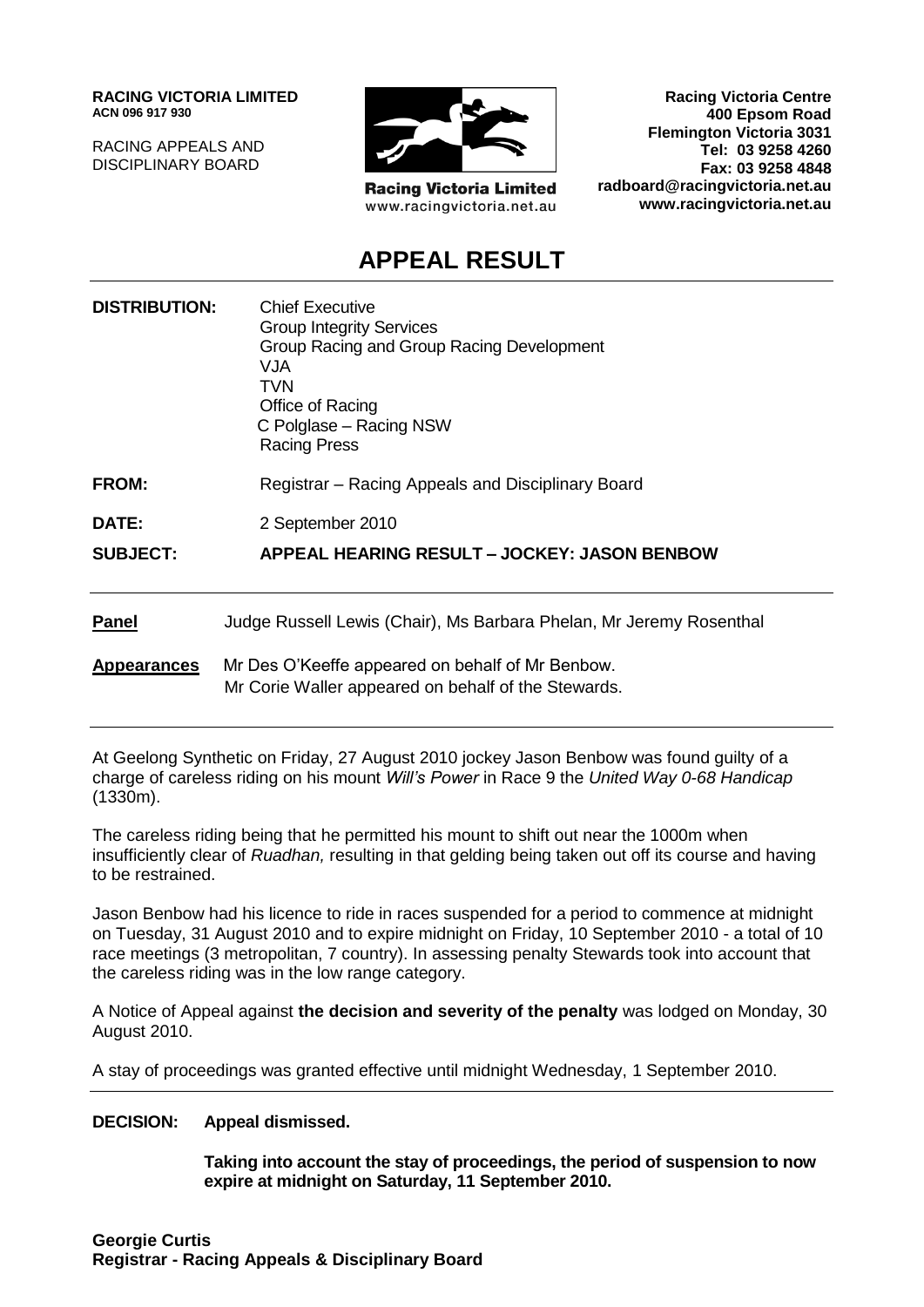# **TRANSCRIPT OF**

## **PROCEEDINGS**

### **RACING APPEALS AND DISCIPLINARY BOARD**

\_\_\_\_\_\_\_\_\_\_\_\_\_\_\_\_\_\_\_\_\_\_\_\_\_\_\_\_\_\_\_\_\_\_\_\_\_\_\_\_\_\_\_\_\_\_\_\_\_\_\_\_\_\_\_\_\_\_\_\_\_\_\_

**HIS HONOUR JUDGE R.P.L. LEWIS, Chairman MS B. PHELAN MR J. ROSENTHAL**

#### **EXTRACT OF PROCEEDINGS**

#### **DECISION**

### **IN THE MATTER OF THE UNITED WAY 0-68 HANDICAP OVER 1300 METRES AT GEELONG SYNTHETIC ON 27/8/10**

#### **JOCKEY: JASON BENBOW**

#### **MELBOURNE**

#### **THURSDAY, 2 SEPTEMBER 2010**

MR C. WALLER appeared on behalf of the RVL Stewards

MR D. O'KEEFFE appeared on behalf of the Appellant